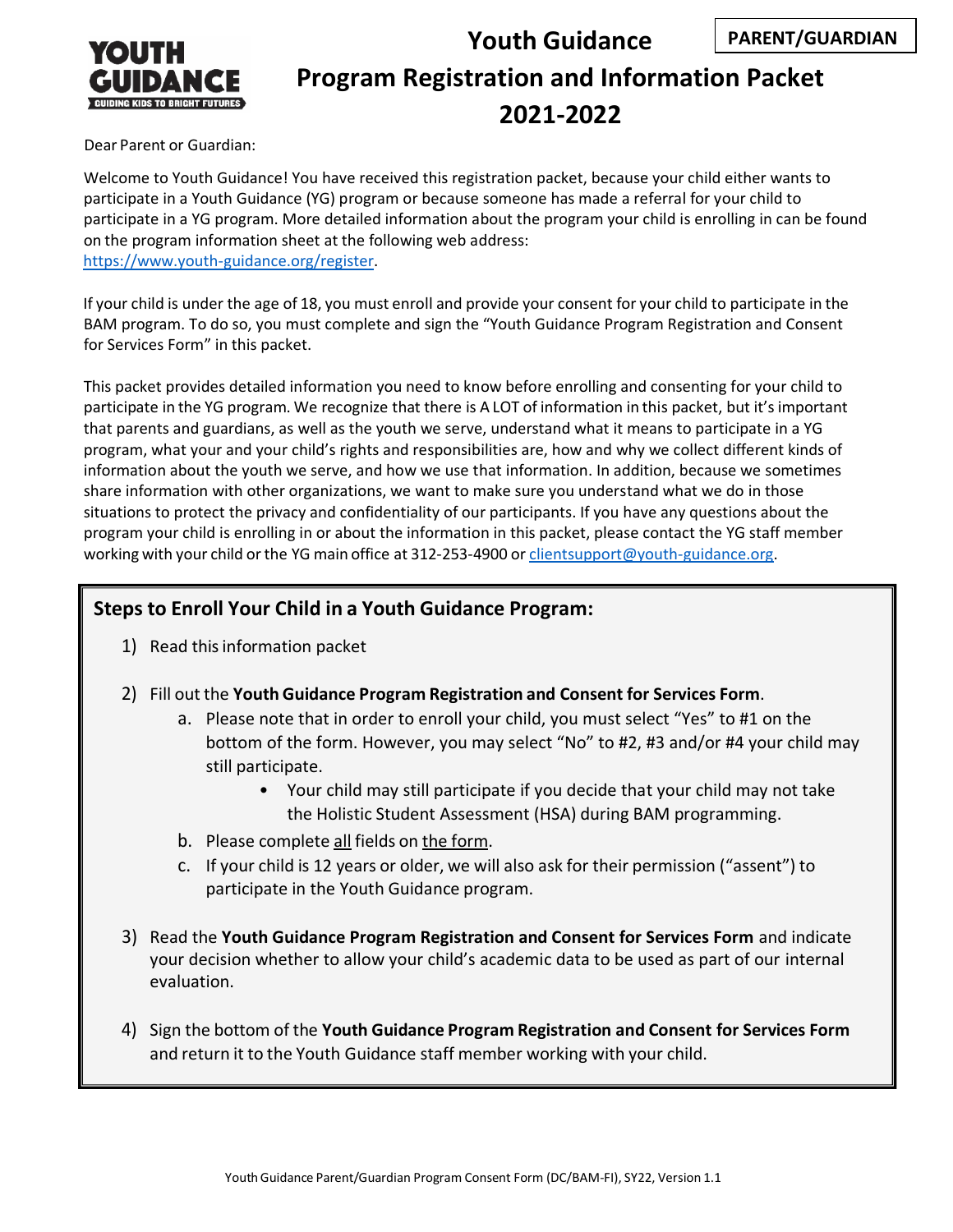

# Becoming A Man



# Fellowship Initiative

Your child is enrolling in Youth Guidance's Becoming A Man – Fellowship Initiative ("BAM-FI") program. This is a multi-year program consisting of different elements, some of which your child can opt-in to. Here is some information you should know about the **different elements of the** program and what you and your child should expect.

- The main program element is called BAM, and all students who enroll will participate in BAM activities throughout their high school years. BAM primarily takes place during the school day.
- At the end of 9<sup>th</sup> grade BAM, your child can also elect to join the BAM-Fellowship Initiative (BAM-FI) Track which provides extensive additional supports throughout 10<sup>th</sup>-12<sup>th</sup> grades. The BAM-FI activities take place primarily on Saturdays.
- If your child doesn't opt-in to the BAM-FI activities, they would continue to participate in BAM.

## About BAM

- BAM is a **character education and academic enrichment** program for youth in grades 9-12.
- Youth will develop **social and emotional skills** through the Core Values of Integrity, Self-Determination, Accountability, Positive Anger Expression, Respect for Womanhood, and Visionary Goal Setting.
- **BAM groups** typically include groups of 8-12 students who meet **once a week for 45 minutes** during the school day in a designated classroom at the participant's school. During BAM groups, participants engage in a variety of activities geared toward building self- and social-awareness, identity development, and relationship building with peers.
- A **BAM Youth Specialist** who has experience in youth engagement, mentoring, and social-emotional development, will be stationed full-time in your child's school, enabling them to lead BAM groups as well as provide 1-1 supports for BAM participants, including support for academic engagement.
- The **BAM Curriculum** includes sharing through check-ins, activities that foster team building, and discussions about stories and experiences that challenge youth to think about their experiences in new ways.
- Students will be **pulled from non-core classes** for BAM group sessions with the expectation that they complete assignments. Individualized supports and other brief encounters occur on an as needed basis.
- Youth may have **access to afterschool activities** including field trips, sports mentoring in some schools, and cultural activities.
- A **social-emotional development survey** called the Holistic Student Assessment (HSA) is used by the BAM Youth Specialist to assess strengths and challenges of BAM participants in resilience, relationships, and learning and school engagement to tailor the types of support provided. Other **general surveys** will be given to understand program satisfaction.
- A **BAM Youth Specialist** will provide referrals for other services or crisis situations (harm to self or others).
- During 11<sup>th</sup> grade BAM participants will be introduced to a component called @Work. This special curriculum focuses on postsecondary success and includes additional supports for career exploration, job readiness, and related employment opportunities.
- During 12<sup>th</sup> grade BAM participants dive deeper into the BAM Core Values, applying them to their personal lives to advance their future goals.

## About the BAM-FI Track

The **BAM – Fellowship Initiative (BAM-FI) Track is a three (3) year experience that provides participants in BAM** with **more intensive** learning experiences that are designed to help them achieve their education and career goals. To achieve these goals, **the BAM-FI Track** fosters a college-going culture and helps the **BAM-FI** Fellows acquire the knowledge, skills, and resources needed to successfully complete high school and persist in college. BAM students can elect to be a participant in the BAM-FI Track at the end of their 9<sup>th</sup> grade year.

- Specifically, **the BAMFI Track** enrichment activities support:
	- o **Academic success** by engaging **BAM-FI** Fellows in academic instruction, tutoring, and project-based learning
	- o **Personal development** emphasizing self-reflection by engaging the **BAM-FI** Fellows in activities that are grounded in sharing personal experiences, emphasize youth voice, and provide leadership opportunities
	- o **College knowledge and readiness** through college research and planning workshops, college visits, ACT/SAT preparation, financial aid and scholarship support, and 1:1 college counseling
	- o **Skill building and professional development** through exposure to different cultures, social issues, professionals, and other experiences that lead to discovering and nurturing interests and talents
	- o **Positive relationships and peer networks** that help **BAM-FI** Fellows build social capital, through program connectedness, coaching, mentoring, brotherhood, and family engagement
- Programming primarily takes place for a **full day on 2-3 Saturdays per month** during the academic year. Supplemental workshops, field trips, college tours, community service project, and overnight retreats take place during school breaks and the summer.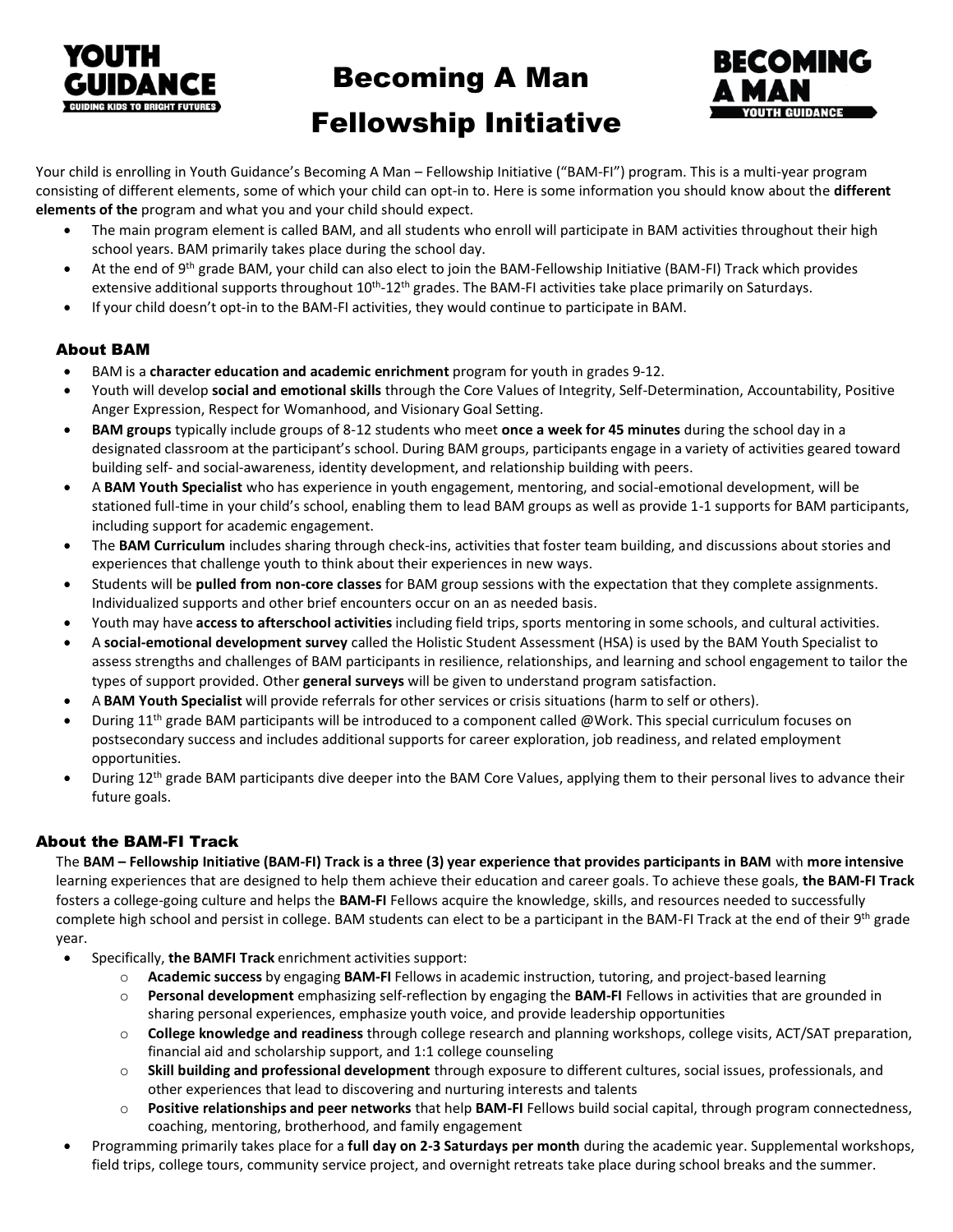*Youth Guidance will not release any personally identifiable information about individuals, households, or businesses to law enforcement agencies such as ICE, INS, DHS, or similar unless required to do so by federal law. Participating in Youth Guidance programs will not affect anyone's application for change in legal status.*

*If you have any questions about the program your child is enrolling in or about the information listed in this packet, please contact* the YG staff member working with your child or the YG main office by phone at 312-253-4900, or clientsupport@youth-quidance.org.

#### **RIGHT TO FAIR AND APPROPRIATE SERVICES**

- YG provides service to any eligible participant who meets program requirements regardless of race, disability, color, creed, religion, sex, gender identity, age, national origin, ancestry, citizenship, veteran status, sexual orientation, or other related factors and legally protected characteristics. We will make every effort to communicate with participants in a familiar language and use communication technology to address difficulties in hearing and sight.
- Program participants have the right to be free from abuse, neglect and exploitation.
- Program participants will have services provided in the least restrictive setting.
- Program participants have the right not to be denied, suspended, or terminated from services or have services reduced by exercising any rights.
- Program participants have the right to accommodation for their disabilities asrequired by the Americans with Disabilities Act, Section 504 of the Rehabilitation Act, and state laws where we are providing services.
- Program participants have the right to fair and professional treatment by YG staff and state laws where we are providing services.

#### **RIGHT TO REFUSE TREATMENT**

• Participants and parents/guardians of participants under 18 have the right to remove consent for services at any time by completing YG's Removal of Consent Form, which can be provided to you by any YG staff member or by emailing  $\alpha$  [clientsupport@youth-guidance.org. P](mailto:clientsupport@youth-guidance.org)lease note that if consent is removed, the participant will no longer be able to participate in the YG program.

#### **RIGHT TO CONFIDENTIALITY**

- Program participants have the right to expect their conversations or records of conversations they have with YG staff members will remain confidential, except under these circumstances:
	- $\circ$  If a participant indicates that they may pose a danger to themselves or to others, the YG staff person is obligated to report it as required under state and federal law.
	- $\circ$  If a participant indicates that someone else is hurting or going to hurt them, including if a YG staff member suspects child abuse or neglect.
	- $\circ$  If YG receives a court order to release information about a participant, YG is obligated to honor it.
	- $\circ$  If the parent/guardian or adult participant submits a request for or authorizes YG to disclose information to a third party such as Medicaid (where appropriate) or insurance provider.
- YG may provide some information about the participant's program participation with the staff at the school. For more information see the section under Data Practices at YG below titled, *"With whom outside of YG might we share limited personal information?"*
- Depending on the type of services being provided and the setting in which they are provided, the right of a YG participant to confidentiality shall be governed by the federal Health Insurance Portability and Accountability Act of 1996 (HIPAA), the Family Educational Rights and Privacy Act (FERPA), and/or any applicable state privacy and confidentiality laws. Please see the "Data Practices at YouthGuidance" section below for more information about how data is collected and used at YG.
- Participants and parents/guardians of participants under 18 have the right to look at any of the information YG shares with the school and to talk with the YG staff member working with the participant about what information they are sharing.
- Our agency reservesthe right to change its privacy policy based on the needs of the agency and changesin state and federal law.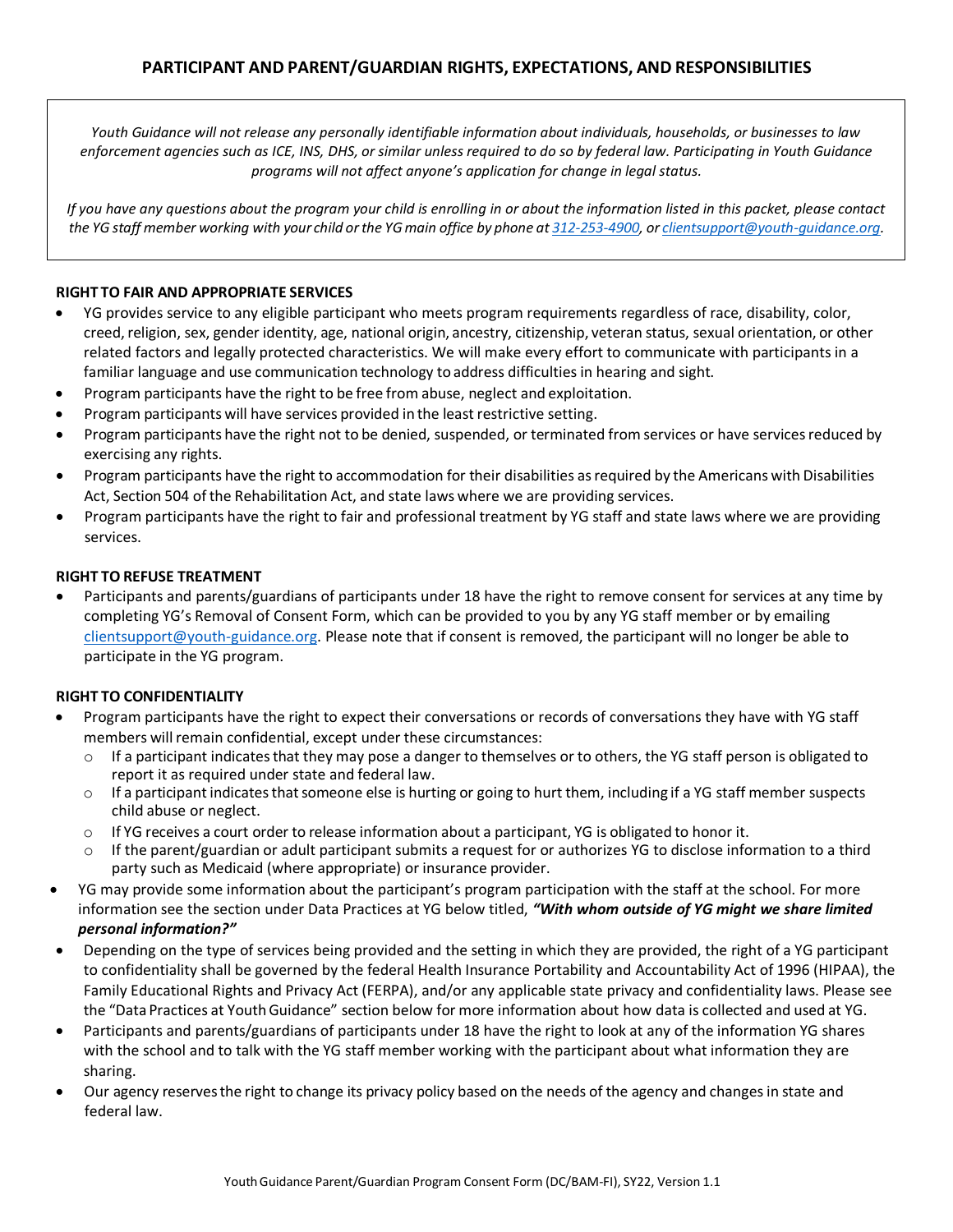#### **RIGHT TO FILE COMPLAINTS AND GRIEVANCES**

• Participants and parents/guardians of participants under 18 have the right to file a grievance or complaint if they feel that the participant has not received proper treatment, YG has failed to respond to the participant's rights requests, or YG has not complied with federal or state privacy laws. For information about this process, please review the *Service Appeal and Client Grievance Procedure* section of this packet.

#### **PARTICIPANT EXPECTATIONS AND RESPONSIBILITIES**

- YG participants are expected to demonstrate respect for themselves and others at all times.
	- o The following actions or behaviors are prohibited: abusive or harmful language; physical aggression; bullying; taking someone else's property.
- Unless they are given specific permission from the YG staff member working with them, participants are NOT permitted to use electronic devices during YG programs, including cell phones, portable music players, headphones, handheld gaming devices, personal computers, and the like. Unauthorized items may be confiscated by program staff and returned at the appropriate time.
	- o YG is not responsible for lost or stolen items.
- YG program participants being served in schools are expected to complete all school-related work and assignments if they are pulled from a classto participate in the YG program.
- YG program participants being served in schools are expected to follow the school's behavioral guidelines and the school district's Code of Conduct at all times. The school district Code of Conduct is available from the school's main office, the YG office, or by visiting the school district's website.
- Participants must not be in possession of any school district contraband items, such as cigarettes, vaping devices, drugs, weapons, etc.

## **PARENT/GUARDIANEXPECTATIONS AND RESPONSIBILITIES**

Parents/guardians are valued partners with YG in their child's success in school. YG expects parents/guardians to become involved with program activities as appropriate. Parents/guardians should expect open communication with the YG staff member who works with their child. This may include:

- Introductions to the program and YG staff members.
- Updates on their child's progress or concerns about program involvement, academics, behavior at school.
- Invitationsto participate in program, school, or parent activities(e.g., parent orientation, parent-teacher conferences or report card pickup, workshops, etc.).
- Planning for periods when school is not in session.
- Encouragement and support for their child in the skills they are learning in the program.
- Advising YG staff of changes at home that may impact the child's progress or if related support is needed.

#### **TELEBEHAVIORAL HEALTH SERVICES**

- Although most services YG provides occur in schools or other community sites, some services may be offered remotely, especially in cases when schools are shut down (such as COVID-19). In those cases, participants may receive services through phone calls, text, apps, or video conferencing technologies. This is called *telebehavioral health*.
- The laws and professional standards that apply to in-person behavioral services also apply to telehealth services. The technologies YG uses in telebehavioral health use network and software security to protect the confidentiality of participant information. These security measures are there to safeguard personal information. However, it is still the responsibility of the participant to maintain privacy on their end of communication. For example, participants may want to be sure they are in a private place if personal information is discussed.
- YG will only provide telebehavioral health services through technologies and apps allowed by the school district where the participant is enrolled, and we will follow all applicable government and school district acceptable use policies. Participants receiving these services will need access to the appropriate technology in order to participate. That may include a computer with a camera and microphone and a reliable internet connection, or a smart phone with a sufficient data plan to support a video conference.
- Participants may decline any telebehavioral health services at any time without jeopardizing their access to future services.

## **DATA PRACTICES AT YOUTH GUIDANCE**

Youth Guidance uses data including personal information to continually track the progress and outcomes of our programs to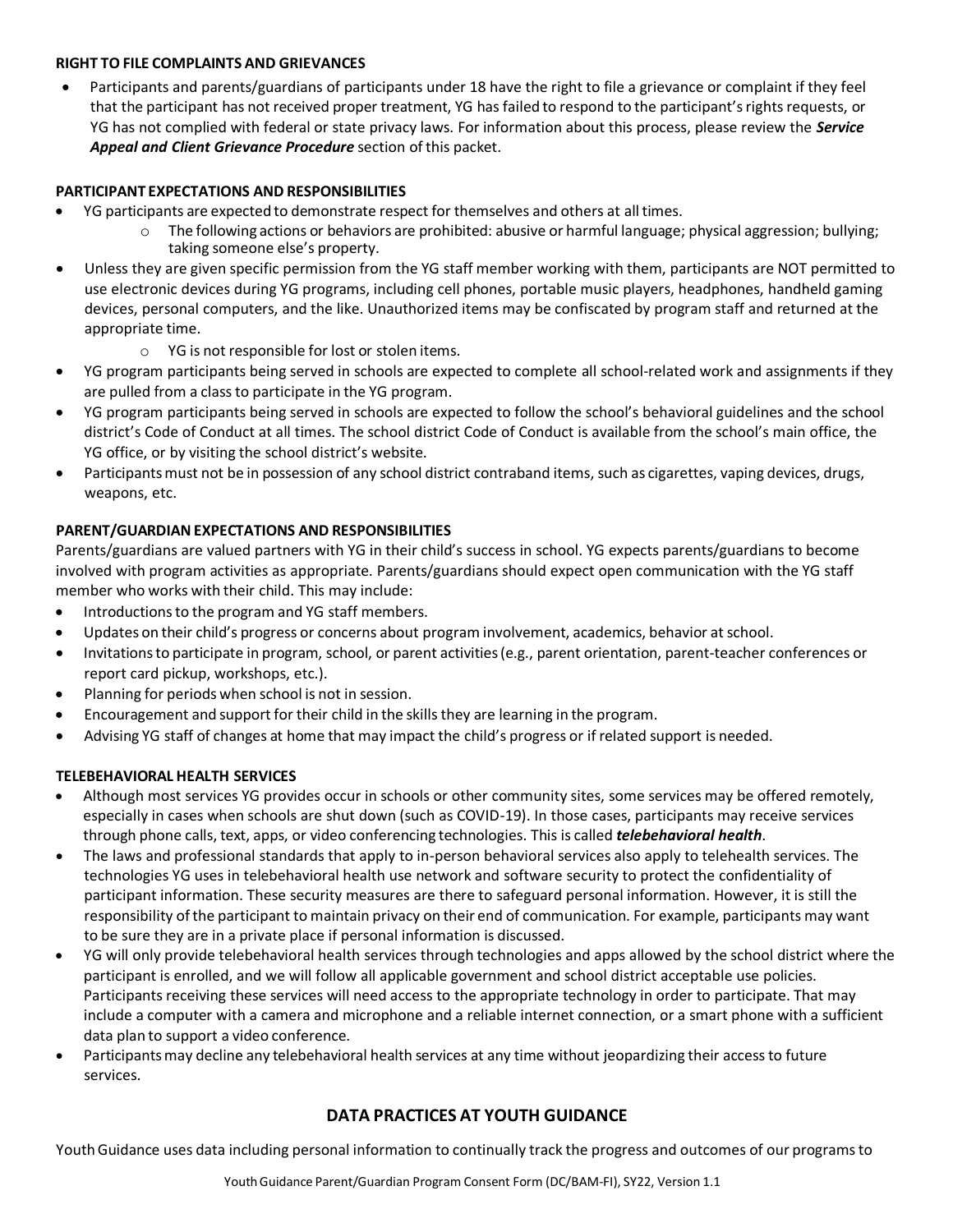ensure we are providing high-quality services to our participants. It is important that participants and parents/guardians know what information is being collected at YG, how it is being used, and how we protect the privacy and rights of our participants.

#### • **What Personal Information is Collected by YG?**

Enrollment and Participation Data: YG staff record data in a YG record-keeping system. This includes personal information (e.g., name, address, birthdate, student ID number) and a record of the services they provide to participants (for example attendance in our sessions, and notes about the sessions). This helps our staff understand the needs of our programs and the progress our participants are making.

Experience and Satisfaction with the YG Program: We may ask participants to complete surveys so we can better understand their experience and satisfaction with the program. The surveys are voluntary and may be administered at the end of the school year. The participant may still participate in the program if they choose not to complete a survey.

Social and Emotional Well-Being: Depending on what program the participant is in, we may ask them to complete surveys about their social-emotional skills, outlook on school and life, and relationships with peers and adults. Our counseling programs may also include questions about trauma, depression, anxiety, emotional regulation, self-esteem, and/or aggressive behaviors. Surveys about social and emotional well-being are voluntary and may be administered at the beginning and end of the school year. The participant may still participate in the program if they choose not to complete a survey. Please see the Consent for Holistic Student Assessment section below for details on the administration and use of this social-emotional assessment for BAM.

Teacher/School Staff Feedback and Academic Information: The YG staff member might need to gather information about how a participant is doing in school by talking with school staff members such as teachers, counselors, and/or social workers. The staff member might also collect information – such as attendance records and grades - from the participant's school about how they are doing in school. This information will be used by the YG staff member to see if there are ways that we can help the participant do better in school and/or in the YG program. All information collected this way, both documents and conversations, will be kept confidential.

Academic Records: Program staff collects students' academic records from the schools related to behavior, attendance and grades in order to support students' academic engagement throughout programming. YG also does our own internal evaluation using academic data (e.g., attendance, grades, school conduct) to help us understand if participating in YG programs helps youth do better in school.

#### • **How Does YG Collect Personal Information About Participants?**

In order to provide services, YG collects personal information from: parents and guardians or the adult participant during the registration process; participants themselves throughout the course of the program via personal interactions and surveys completed through the course of the program; and teachers, school staff, and district staff through discussion and data requests.

#### • **How Does YG Use the Personal Information it Collects?**

Meeting Client Needs: The information collected from participation records and surveys allow YG to better understand the individual needs of participants, as well asthe progressthey make in the program.

Continuous Improvement: YG looks at data trends to understand whether our programs are being run effectively and if youth are experiencing benefits from participating in them. The overall results (not individual data) are shared with program leaders to understand ways we can improve our programs.

Reports to Community Supporters and Funders: YG relies on a wide variety of funding sources to operate our program. We provide summary reports about our programs to our funders and agency partners. These reports include only summaries of results and never include anything that would identify an individual participant. Results from these reports may also be shared on YG's website or other social media.

## • **Who at YG has Accessto the Personal Information Collected about Program Participants?**

All YG staff members who have access to participant data are trained in client and data privacy practices and are required to adhere to them.

Youth Guidance Parent/Guardian Program Consent Form (DC/BAM-FI), SY22, Version 1.1 YG Program Staff: YG staff members, including counselors and youth workers who meet with participants on a regular basis – as well as their supervisors, coaches, and/or managers – will be able to see the service records, survey responses, and academic data provided by the school. Other YG staff may also accessthisinformation on a strictly as-needed basis.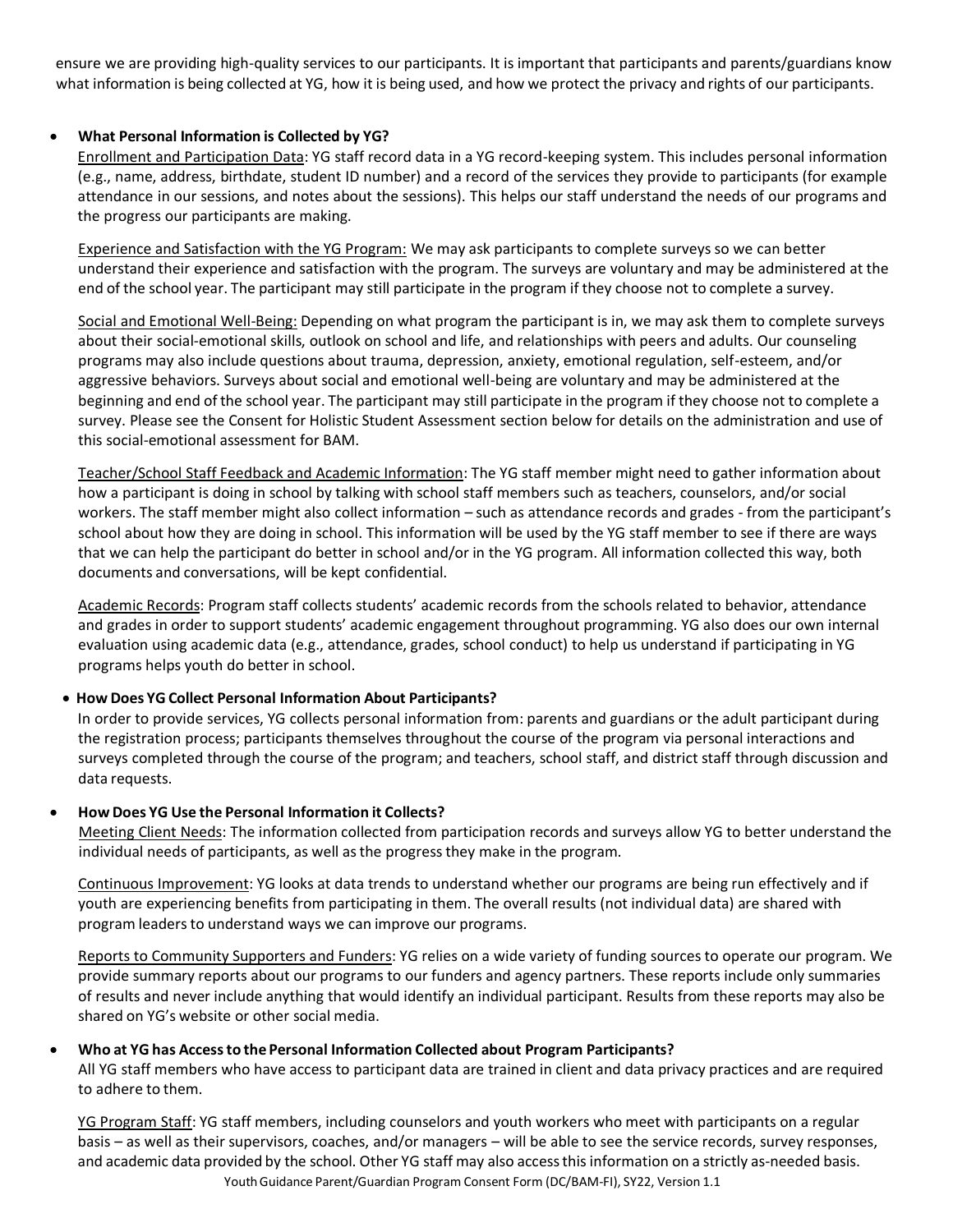YG's Evaluation and Quality Improvement Staff: Members of YG's Department of Evaluation and Quality Improvement have access to all of the data collected, as they are responsible for managing, analyzing, and reporting on all of the data collected by YG staff.

#### • **With whom outside of YG might we share limited personal information?**

School Staff and Social Service Partners: When appropriate, YG staff may tell staff at the school (or site where the program is held) and/or other social service partners involved in our programs that a youth is participating in a YG program. To best serve the participant, we may also talk with these individuals about what and how the participant is doing in the program. Private details about participants and their experiencesin the program will not be shared.

School Districts: YG provides school-based services and it is sometimes necessary to share program enrollment, demographic information, and attendance records with the school district. In these cases, YG ensures that data is being entered into a school district-approved system that is only accessible by individuals who have school district approval to see that data. It is important to note that when we share data with the school district, the data then becomes a part of the student's academic record and therefore the privacy of that data is maintained by the district under its policies and practices.

Community Partners: YG works with a variety of funders and organizations to operate and evaluate its programs. Sometimes, these partnerships require that we share participant data and/or that we enter participant information into partners' documentation systems. For example, some of our contracts require us to document participant information including program enrollment, demographic information and attendance records, into systems that are accessible by approved staff members of those community partners. Whenever data is shared with outside partners, it is done so in a way that protects our participants' privacy. We will only share data with partners who sign a data sharing agreement with YG which includes the requirement that partners keep the information confidential and abide by relevant state and federal policies around data and privacy practices.

External Researchers Studying YG's Programs: On occasion, YG works with research partners to evaluate the success of our programs and publish research papers and reports that improve knowledge to the general public about programs like ours. Any research that takes place with YG participants will first be approved by the YG executive team and a governmentapproved Institutional Review Board (IRB).

Sometimes participation in research means we would share data collected by YG staff with external research partners. However, we would only do so with partners who have signed a data sharing agreement as described above. Sometimes, research conducted on YG programs requires a separate consent from the parent/guardian and the participant, depending on their age. If a participant's program will be a part of a research study that requires a separate consent, the parent/guardian, adult participant, and/or youth participant will be asked to voluntarily provide a separate consent for their participation in the research. If the parent/guardian or the participant declines research participation, it will not impact their eligibility to participate in the program.

Third party payers for medical services: Some YG services may be paid for by third party payers, such as Medicaid or insurance providers. In those cases, with the permission of the parent/guardian or adult participant, client records that are used to bill for these services will be shared with those payers. If the participant is eligible, you will receive additional information and consent forms.

• **What are the Parent/Guardian's and Participant's Rights Regarding the Personal Information YG Collects?** Right to Know: Parents/Guardians or adult participants have the right to be notified each year of their rights under FERPA, HIPAA, and applicable state laws.

Right to View: Parents/Guardians or adult participants have the right to look at any of the information YG shared with the participant's school and to talk with the YG staff member working with the participant about what information they are sharing with the school.

Right to Correct: Parents/Guardians or adult participants may request a correction to incorrect, inaccurate, or misleading personal information YG has about the participant. Also, they may request that the participant's personal information be deleted or removed from YG's records. To do so, parents/guardians or adult participants may contact us at 312-253-4900 o[r clientsupport@youth-guidance.org.](mailto:clientsupport@youth-guidance.org) Please know that YG may have legal, regulatory, or compliance obligations or reasonsto keep the information as is and not make the requested changes or deletions.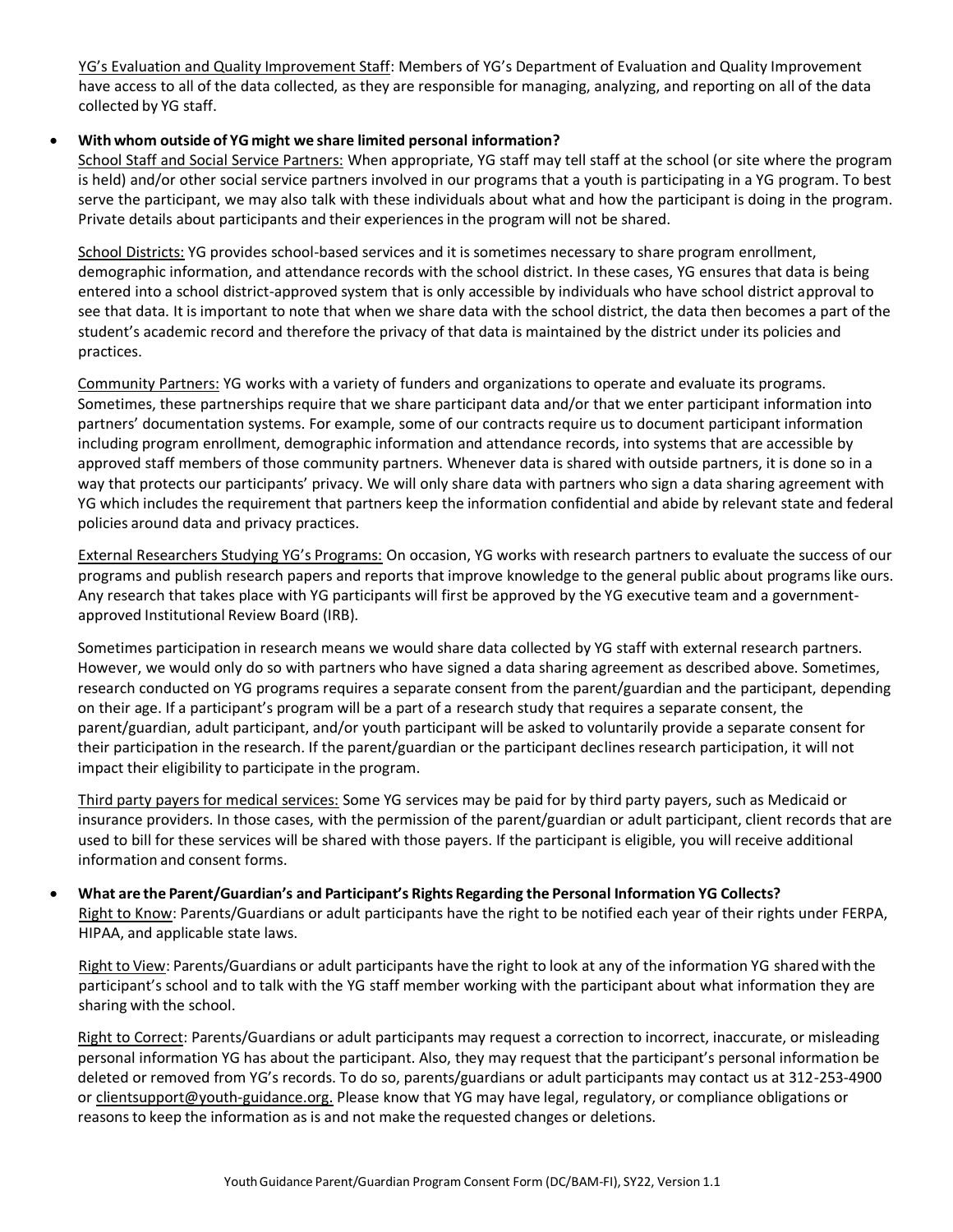Right to Decline or Remove Consent: By providing consent for services, a parent/guardian or adult participant is also consenting to YG's data practices as described in this document. However, a parent/guardian or adult participant has a right to take away consent at any time by completing YG's Removal of Consent Form, which can be provided by any YG staff member or via email request to [clientsupport@youth-guidance.org. H](mailto:clientsupport@youth-guidance.org)owever, by declining or removing consent, YG will not be able to provide the participant with further services.

Right to Complain: Parents/Guardians or adult participants have the right to file a complaint about YG's alleged failure to respond to their rights or comply with federal or state privacy laws. For information about this process, please review the **Service Appeal and Client Grievance Procedure** in this packet.

#### • **How Long Does YG Keep the Personal Information?**

YG keeps the personal information for as long as is necessary for the purpose(s) for which we collected it, or for our other legitimate business purposes, including to meet our legal, regulatory, or other compliance obligations.

#### • **How May I Contact YG about its Data Practices?**

If you have any questions about YG's data practices, including how we use, manage, and protect data, please contact us at 312-253-4900 or [clientsupport@youth-guidance.org.](mailto:clientsupport@youth-guidance.org)

#### **HOLISTIC STUDENT ASSESSMENT (HSA)**

Youth Guidance is excited to partner with the Partnerships in Education and Resilience (PEAR) in order to promote the positive social-emotional development for BAM participants. There is increasing evidence that helping students feel good about themselves, their school, and their relationships improvestheir overall wellbeing.

Youth Guidance, in collaboration with PEAR, will administer the Holistic Student Assessment (HSA) to BAM participants. As part of this effort, your child will be asked to complete a brief survey about himself or herself at the beginning and end of the school year. This information will help tailor support for your child's unique strengths and needs. There are no foreseeable risks involved with taking the HSA. We are requesting your permission for your child to take the HSA as part of the BAM program. Even if you don't give permission for your child to take the HSA, your child may still participate in the BAM program.

PEAR will be assisting the BAM program with the collection and analysis of HSA data to support this programs' work. All HSA data securely managed by PEAR will be destroyed when no longer needed by the programs to guide services provided to your child.

PEAR will use data from the BAM programs for research and educational work. Your child's name or other identifying information will *never* be used as part of this research. Nothing else will be asked of you or your child as aparticipant in this research. All information will be kept confidential until it is destroyed by PEAR.

**Please understand that participation is completely voluntary. You may withdraw your permission at any time and your child may still participate in the BAM program.** If you wish to see further description of the HSA, please review the HSA Definitions and Sample Itemsinformation sheet.

If you have any questions about this effort or would like to see a copy of this survey, you may contact Youth Guidance at (312) 253-4900 or [clientsupport@youth-guidance.org.](https://clientsupport@youth-guidance.org/)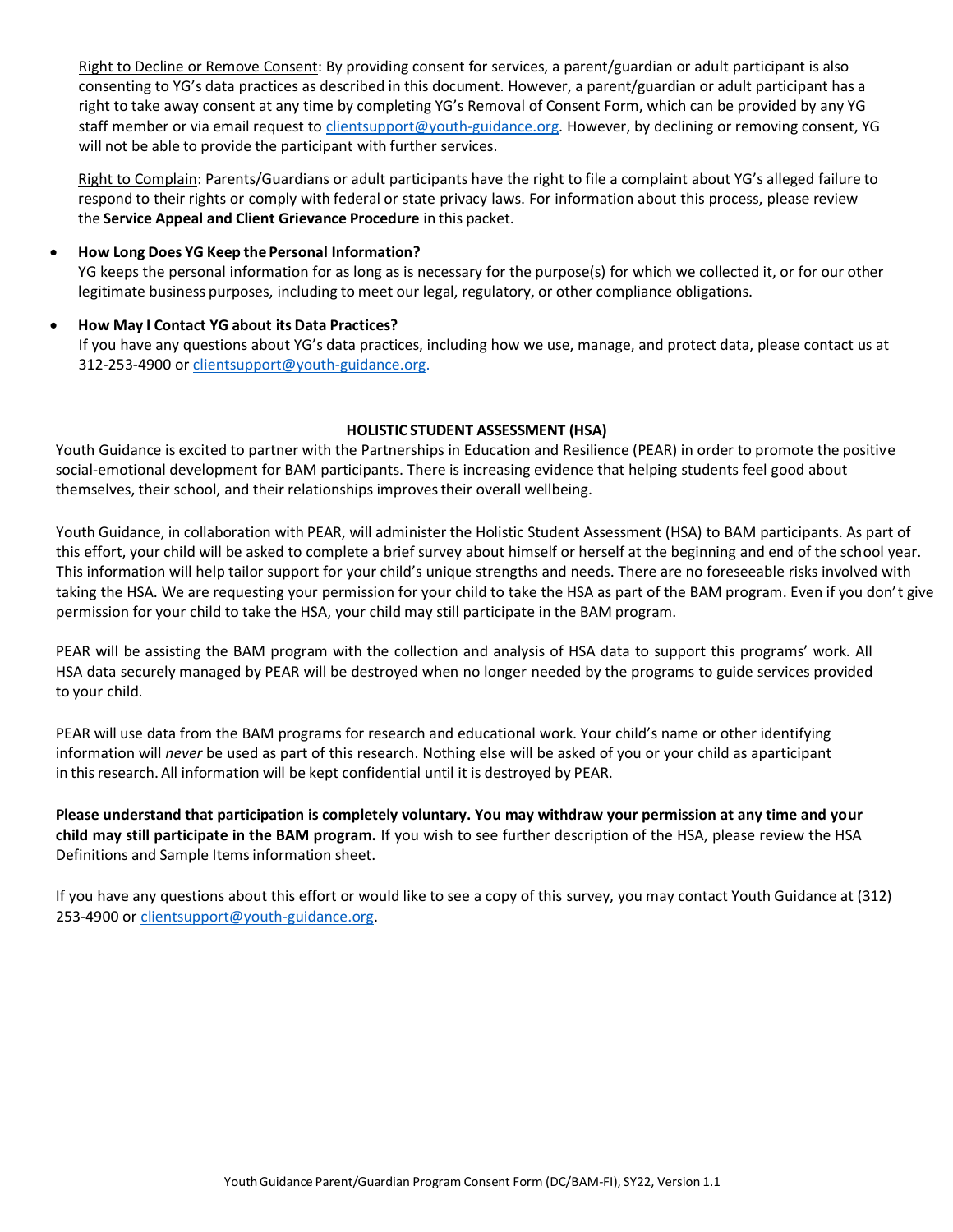

## **Holistic Student Assessment Information for Parents**

#### *What isthe HSA survey?*

The HSA stands for Holistic Student Assessment. It is a resiliency inventory developed by Dr. Gil Noam at PEAR: Partnerships in Education and Resilience to help schools and programs better understand the social-emotional strengths and struggles of the youth they work with. The HSA is a self-report survey that students take electronically during a 30-minute period at school. Although the HSA tool has the word "assessment" in its title, we want to be clear it is an inventory, not a ranking system. Students report how they feel and what their strengths and struggles are from a social-emotional lens.

#### *Who is Dr. Gil Noam?*

Dr. Noam is an internationally recognized developmental psychologist, an Associate Professor at Harvard Medical School and McLean Hospital, and trains Child and Adolescent Psychiatric Residents at Mass General Hospital. He is an associate professor at Harvard Medical School focusing on prevention and resilience and leads the Institute for the Study of Resilience in Youth (ISRY) at McLean Hospital. He served as the director of the Risk and Prevention Program and is the founder of the RALLY Prevention Program, a Boston-based intervention that bridges social and academic support in school, afterschool, and community settings.

## *What is The PEAR Institute?*

Partnerships in Education and Resilience (PEAR) has contributed to the social-emotional and STEM education fields for the past 20 years. The organization was founded in 1999 by Dr. Gil Noam while he was a professor at Harvard Graduate School of Education (HGSE) and Harvard Medical School's psychiatric teaching hospital, McLean Hospital where it was called the Program in Afterschool, Education, and Research (PAER). In 2007, PEAR moved from its primary location at HGSE to McLean Hospital and became The PEAR Institute. In the fall of 2020, PEAR spun off from McLean Hospital and became a Benefit Corporation.

PEAR takes a developmental approach to the study of new models of effective educational programming and incorporates educational, health, public policy, and psychological perspectives. Its programs and projects are a part of a number of schools and afterschool programs across the United States and internationally. Our staff is comprised of experienced psychiatrists, social workers, instructional specialists, school and classroom teachers, former school and out-of-school time (OST) administrators. PEAR partners with school districts, out-of-school-time programs and youth-serving organizations to promote social-emotional development in the service of student engagement, academic achievement, and life success.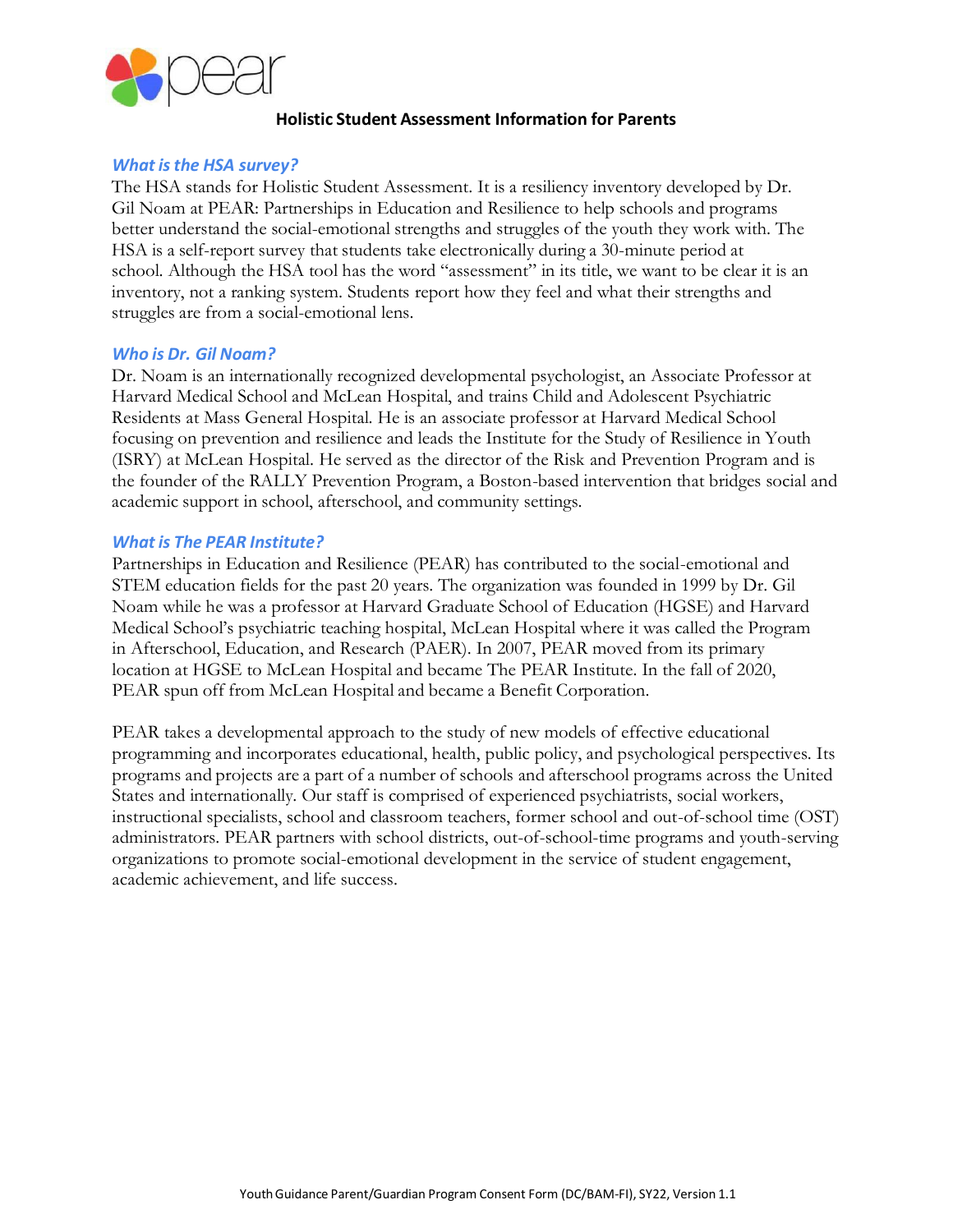

## *What doesthe HSA measure?*

There are several versions of the HSA, but the most common version looks at three domains of social emotional development: resiliencies, relationships, and learning and school engagement. Within these three areas, there are 14 scales (defined in the table below).

| Domain                 | <b>HSA</b> Scale             | Definition                                                                                                     | Sample Item                                                                     |  |
|------------------------|------------------------------|----------------------------------------------------------------------------------------------------------------|---------------------------------------------------------------------------------|--|
|                        | Action Orientation           | Engagement in physical and hands-on<br>activities.                                                             | I like being physically active<br>and moving my body.                           |  |
|                        | Assertiveness                | Confidence in putting oneself forward<br>and standing up for what one believes.                                | I defend myself against unfair<br>rules.                                        |  |
|                        | Perseverance                 | Persistence in work and problem<br>solving despite obstacles.                                                  | I keep going with work even<br>when it takes longer than I<br>thought it would. |  |
|                        | Empathy                      | Recognition of other's feelings and<br>experiences.                                                            | I like to help people with their<br>problems.                                   |  |
| Resiliencies           | Reflection                   | Inner thought processes and self-<br>awareness, and internal responsiveness<br>toward broader societal issues. | I try to understand the world I<br>live in.                                     |  |
|                        | <b>Emotional Control</b>     | Self-regulation of distress and<br>management of anger.                                                        | I react to things so quickly I get<br>in trouble.                               |  |
|                        | Trust                        | Perception of other people as helpful<br>and trustworthy.                                                      | I trust other people.                                                           |  |
|                        | Optimism                     | Enthusiasm for and hopefulness about<br>one's life.                                                            | I have more good times than<br>bad times.                                       |  |
|                        | Relationships with<br>Peers  | Positive and supportive social<br>connections with friends and<br>classmates.                                  | I have friends I can trust.                                                     |  |
| Relationships          | Relationships with<br>Adults | Positive connections and attitudes<br>toward interactions with adults.                                         | There are adults I look up to<br>and admire.                                    |  |
|                        | Learning Interest            | Desire to learn and acquire new<br>knowledge.                                                                  | I like to learn new things.                                                     |  |
| Learning and<br>School | Critical Thinking            | Examination of information,<br>exploration of ideas, and independent<br>thought.                               | I try to look at a situation in<br>different ways.                              |  |
| Engagement             | Academic<br>Motivation       | Incentive to succeed in school, without<br>necessarily including general interest in<br>learning.              | I want to be a good student.                                                    |  |
|                        | School Bonding               | Positive personal connections and the<br>sense of belonging in one's school.                                   | I feel like people understand<br>me at my school.                               |  |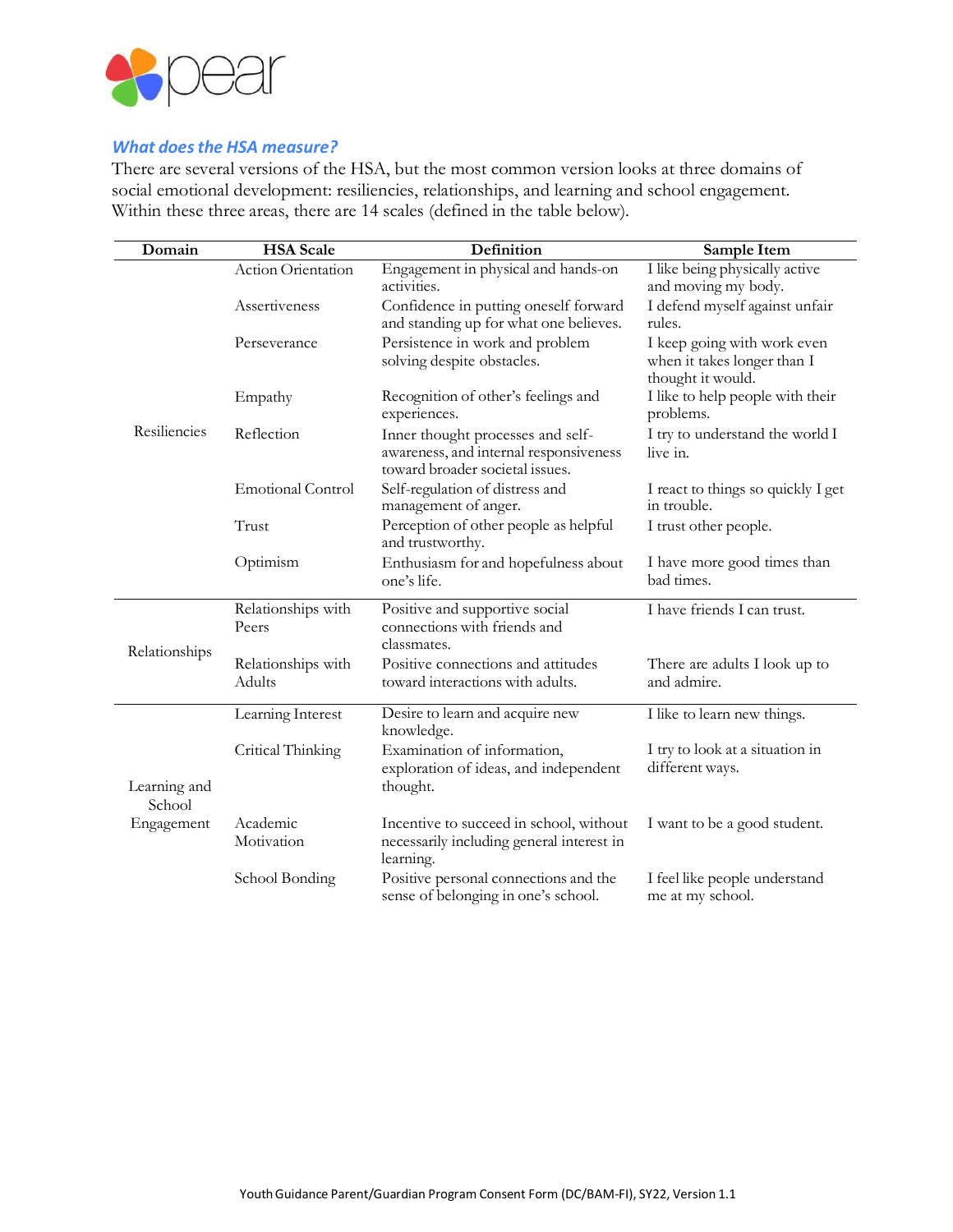

## *What is the SDQ?*

The SDQ, or Strengths and Difficulties Questionnaire, provides an initial, brief behavioral screen for 11 to 16-year-olds. Developed by Robert Goodman, Institute of Psychiatry, King's College London, the SDQ assesses positive and negative aspects of behavior and indicates whether additional or preliminary clinical interventions are needed. The SQD is included in the survey alongside the HSA.

| <b>SDQ Scale</b>          | Definition                                            | Sample Item                       |
|---------------------------|-------------------------------------------------------|-----------------------------------|
| Hyperactivity/            | Checks for any possible indications of                | I am constantly fidgeting or      |
| Inattention               | ADHD or ADD, looks for hyperactivity,                 | squirming.                        |
|                           | difficulty staying still and concentration<br>levels. |                                   |
| Conduct Problems          | Checks for conduct disorders, whether the             | I am often accused of lying or    |
|                           | respondent is able to control his temper, has         | cheating.                         |
|                           | aggressive or violent tendencies, and                 |                                   |
|                           | whether he violates others or social norms.           |                                   |
| <b>Emotional Symptoms</b> | Checks for any possible emotional                     | I am often unhappy, depressed, or |
|                           | disorders, such as depression or anxiety, or          | tearful.                          |
|                           | simply indicates if the respondent is                 |                                   |
|                           | experiencing emotional difficulties.                  |                                   |
| Peer Problems             | Checks for social difficulties, whether the           | Other children or young people    |
|                           | respondent feels she is able to interact with         | pick on me or bully me.           |
|                           | her peers, and if she feels she is liked and          |                                   |
|                           | appreciated.                                          |                                   |
| Prosocial                 | Checks for general and positive social skills,        | I am helpful if someone is hurt,  |
|                           | perspective taking, empathy, kindness and             | upset, or feeling ill.            |
|                           | sociability.                                          |                                   |

## *What do you mean by strengths and resiliencies?*

Resiliencies are skills and characteristics that help all of us carry on through challenging times. They help us to navigate change or loss and to take care of ourselves when things get tough. Identifying and increasing resiliencies in young people is especially important as they enter adolescence, increase their independence in the world and prepare for young adulthood. In this sense, strengths are resiliencies – our strengths help us to manage challenges. The HSA identifies strengths in young people to help them become more resilient. Although the adults in a young person's life know a lot about that young person's strengths, allowing them to tell us about their experiences and selfperceptions can help us to communicate better with them. When a young person reports a strength that we haven't previously noted, we can build on that strength and find new opportunities for them to express it. We can also identify where they may need additional support from teachers, parents and others.

## *How will this help build greater resiliency in my child?*

That is the goal! Identifying strengths is one important step toward building resiliency. Identifying challenges or vulnerabilities can ensure that we give your child the support they need in order to grow into healthy young adults.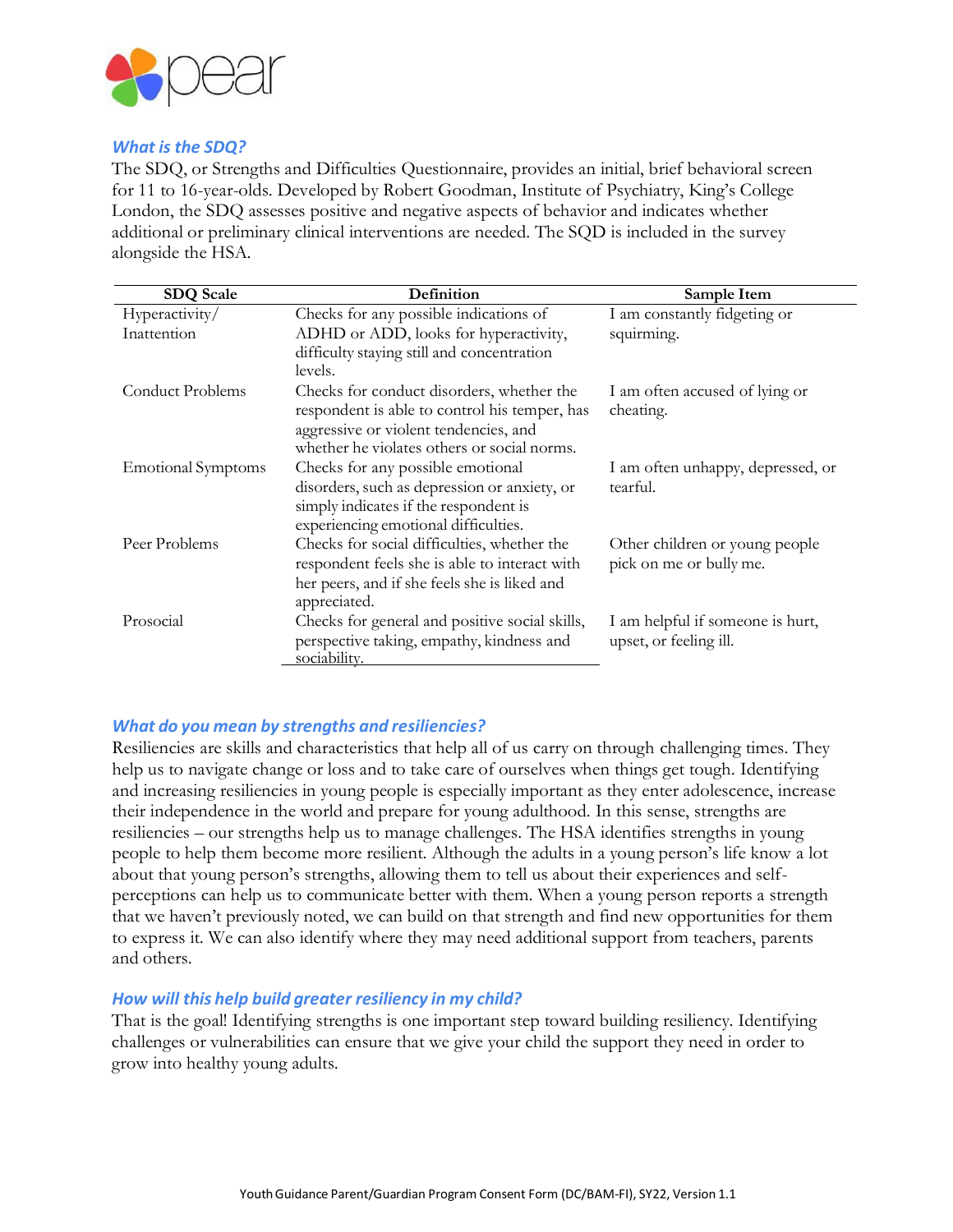

## *How are confidentiality and privacy maintained?*

Every student taking the HSA survey must have parental consent. Once consent is obtained, the students take the survey. PEAR creates a 6 digit ID number that will be connected to the student's roster information. Only authorized personnel at the school/program will be given access through the data through a secure account created in PEAR's data reporting platform. When storing data, PEAR removes names from all data associated with the students and utilizes the student's confidential ID number as a label.

#### *How hasthistool been tested for reliability and validity?*

The psychometric properties of the HSA have been established in a 2012 journal article co-written by Dr. Gil Noam, Advisory Board Chair of PEAR, and two of his colleagues: Dr. Tina Malti (University of Toronto) and Dr. Martin Guhn (University of British Columbia) and again in a 2017 article by Malti, Dr. Antonio Zuffianò (Liverpool Hope University) and Noam. These papers lend support to the HSA as a valid and reliable measure of children and adolescents' resiliencies. PEAR research regularly evaluates reliability measures, using Cronbach's alpha during the processing and analysis of each school/program's survey data.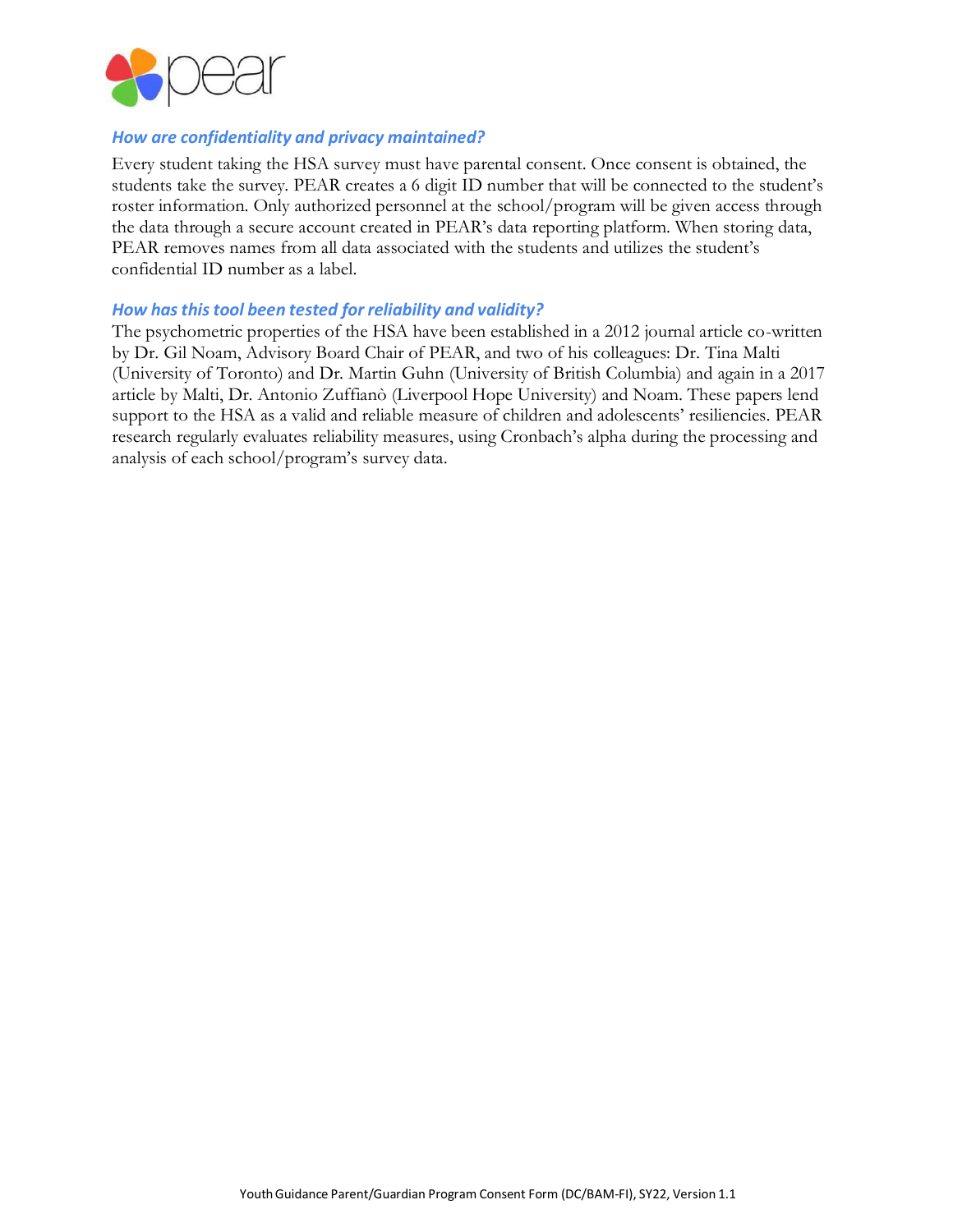## **Service Appeal & Client Grievance Procedure**



Youth Guidance is committed to providing high-quality services to children, youth and families in schools and the community. The goal of these services is to support both academic achievement and social and life skill development. Youth Guidance trains and supports staff so that they understand the client's needs and the role of staff in providing services. However, on occasion situations do occur when there are differences of opinion regarding services provided.

When these situations arise, you have the right to voice your concerns and to use Youth Guidance's Service Appeal and/or Client Grievance Procedure to have those concerns

addressed in a fair, reasonable and timely manner. Initiating a Service Appeal or registering a formal grievance will not affect your ability to receive services.

#### **Service Appeal Process**

Concerns should be discussed with the Youth Guidance staff member. When a client feels that their concerns have not been addressed by the YG staff member or that they are uncomfortable discussing the matter with the YG staff member, the participant should contact the YG staff member's supervisor/manager or a YG Program Director. Participants are welcome to call Youth Guidance or to put their service concerns in writing then mail/email them to a Youth Guidance Program Director.

Youth Guidance expects that a representative from Youth Guidance will meet with the participant within ten (10) working days to address all concerns. A record of the meeting and the outcome will be recorded, and a copy will be supplied to the participant. The written record of a grievance starts with this step.

#### **Client Grievance Procedure**

**What is a grievance?** A grievance is any disagreement you may have with Youth Guidance about the type or quality of service you have received from Youth Guidance that cannot be successfully resolved through the appeal process described above.

To register a grievance about any aspect of Youth Guidance's services, participants should write down the grievances and send them to the Youth Guidance Program Director responsible for the applicable Youth Guidance program (to the extent applicable) with a copy to the Chief Program Officer.

Youth Guidance expects that a Youth Guidance Director will meet with you within ten (10) working days of receipt by Youth Guidance of your written grievance.

If the meeting does not resolve the situation, you will be requested to send a written grievance to the Chief Executive Officer ("CEO") of Youth Guidance. We will provide assistance in completing this step if you would like.

If a written grievance to the Youth Guidance CEO has not been received within thirty (30) days of your meeting with a Youth Guidance Director, a letter of closure will be sent to you by Youth Guidance.

If a written grievance from you is received by the Youth Guidance CEO within thirty (30) days of your meeting with a Youth Guidance Director, Youth Guidance will send you a letter acknowledging receipt of the grievance and confirming a review of the situation will be undertaken by the Youth Guidance CEO.

The Youth Guidance CEO's assessment and final determination will be presented to you in writing within thirty (30) days of the date of the Youth Guidance grievance acknowledgement letter.

The Youth Guidance CEO's decision on the grievance is final ("Decision Notice").

A record of, and the response to, submitted grievances will be kept by Youth Guidance in accordance with applicable law.

#### **Outside Support**

You may seek assistance from an independent advocate. For example, in Illinois: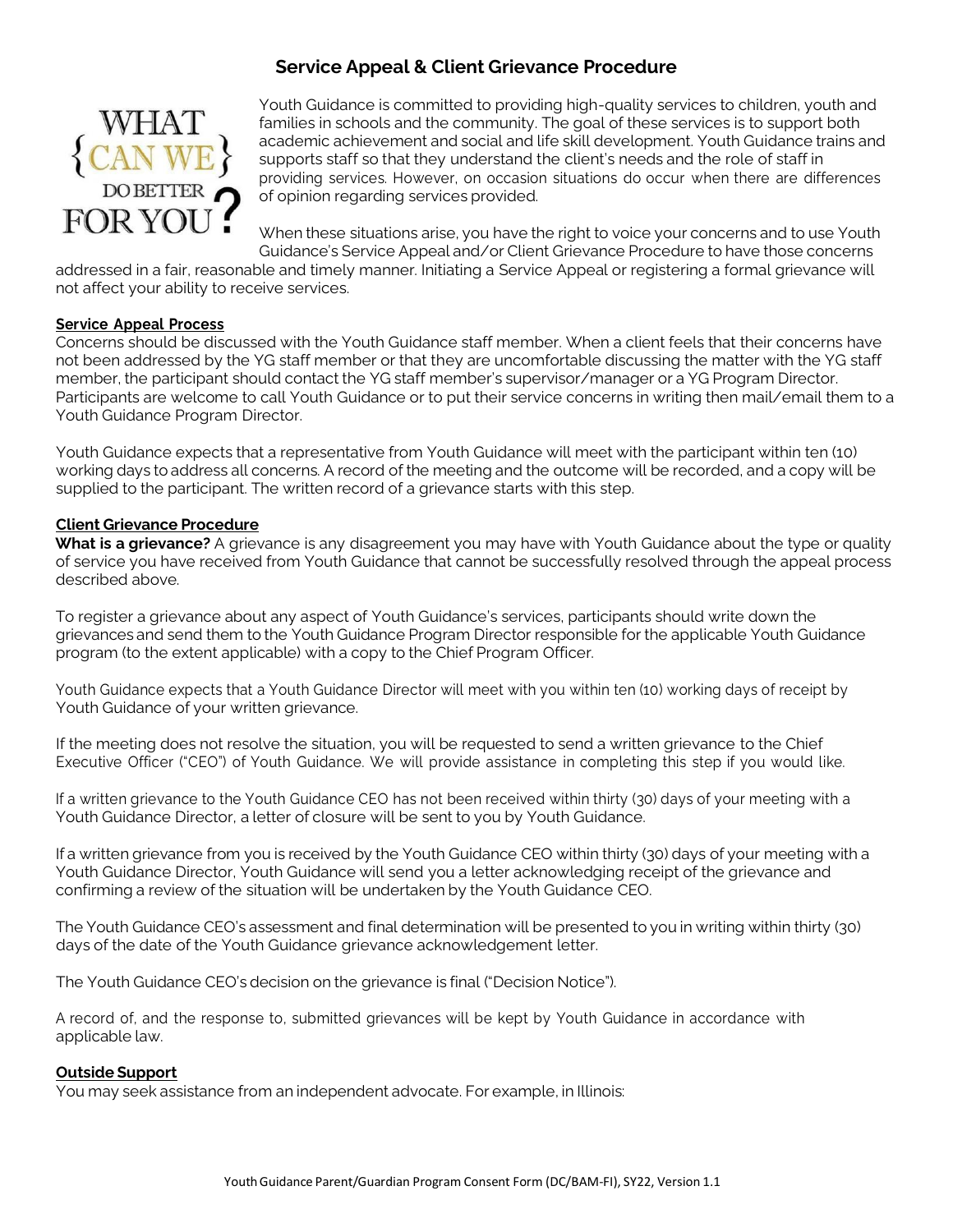#### **Illinois [Guardianship](https://www.illinois.gov/sites/gac/Pages/default.aspx) & Advocacy Commission** <http://www.illinois.gov/sites/gac>



If services are funded through a governmental agency, you may have the right to contact the agency to review your grievance and how it was handled. The timeframe for obtaining a grievance review or appeal is limited andwill vary based upon the governmental agency and type of services. For example, in Illinois, you may contact the following agencies for further information about the process and timeframe for grievance reviews and appeals:

- **Illinois Dept of Human Services Bureau of Hearings** 69 W. Washington Street, 4th Floor Chicago, IL 60602
- **Illinois Dept of Healthcare and Family Services Bureau of Managed Care** 401 South Clinton Street, 6th Floor Chicago, IL 60607
- Additional information may also be found at: <http://www.illinois.gov/hfs>

At Youth Guidance we believe that no matter what challenges young people face, they are more likely to succeed when they have caring adults in their lives. Our highly trained staff guides youth to overcome life and academic challenges so they can succeed in school and in life. Annually, Youth Guidance reaches more than 12,000 children in Chicago's suburbs, Boston, Los Angeles, Kansas City, Dallas, and Washington, D.C. Our program in Washington, D.C. includes:

· Becoming A Man (BAM)®

*YouthGuidance is accredited by the Council on Accreditation (COA)*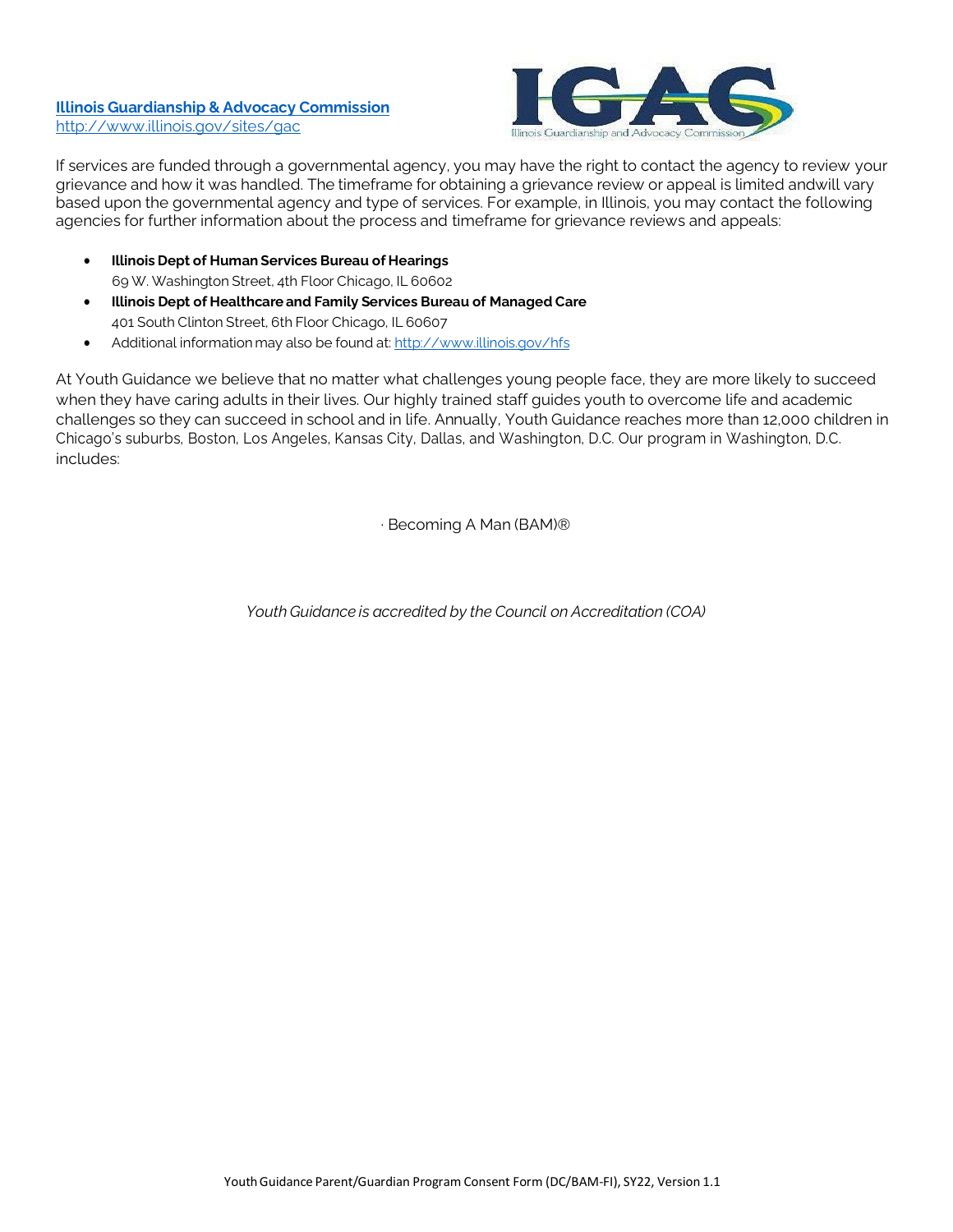## **CONSENT FOR PHOTO/MEDIA RELEASE**

**Photo/Media Release:** Occasionally during YG programs, we allow groups or activities to be documented via video, photo, or interviews. This is to help the public better understand our programs. Please note that providing consent for photo/media release is optional. If at any point you wish to revoke your permission, please email [clientsupport@youth-guidance.org.](mailto:clientsupport@youth-guidance.org)

By checking "Yes" in #3 on the *Youth Guidance Program Registration and Consent for Service Form*:

- a. You consent for the participant to be photographed, videotaped, audiotaped, and/or interviewed by YG staff, related entities (such as the YG Board of Directors or partners of YG), or the news media while under the supervision of YG staff. You also give consent for YG to use photographs, likeness, or participant voice in: promotional materials, in the news media, on the Internet, or in print publications, articles, and recruiting brochures without prior notice. You understand that for confidentiality purposes, the participant would be identified by first name, grade and/or school only.
- b. You agree to release and hold harmless YG, its employees, Board of Directors, contractors, and volunteers from and against any and all claims, demands, actions, complaints, suits, or other forms of liability that shall arise out of or by reason of, or be caused by the use of the participant's photograph, likeness or voice on television, radio, or motion pictures, or in the print medium, or on the Internet or any other electronic/digital medium.
- c. You understand and agree that no money or other forms of compensation, including reimbursement for any expenses incurred by you or the participant, will become due to you or the participant at any time because of participation in any of the above activities or the above-described use of photographs, likeness, or voice.

## **CONSENT FOR USE OF PARTICIANT'S ARTWORK**

Occasionally during YG programs, the participant may create artwork, a piece of writing, or another assignment. YG requests your consent to use this material or copies of it in connection with YG publicity or advertising. Please note that providing consent for use of this artwork is **optional**. If at any point you wish to revoke your permission, please email *clientsupport@youth-guidance.org*.

By checking "Yes" in #4 on the *Youth Guidance Program Registration and Consent for Service Form*:

- a. You agree to permit YG to use artwork or assignments created by the participant for publication.
- b. You understand and agree that no money or other forms of compensation, including reimbursement for any expenses incurred by you or the participant, will become due to you or the participant for use of their artwork or other assignments.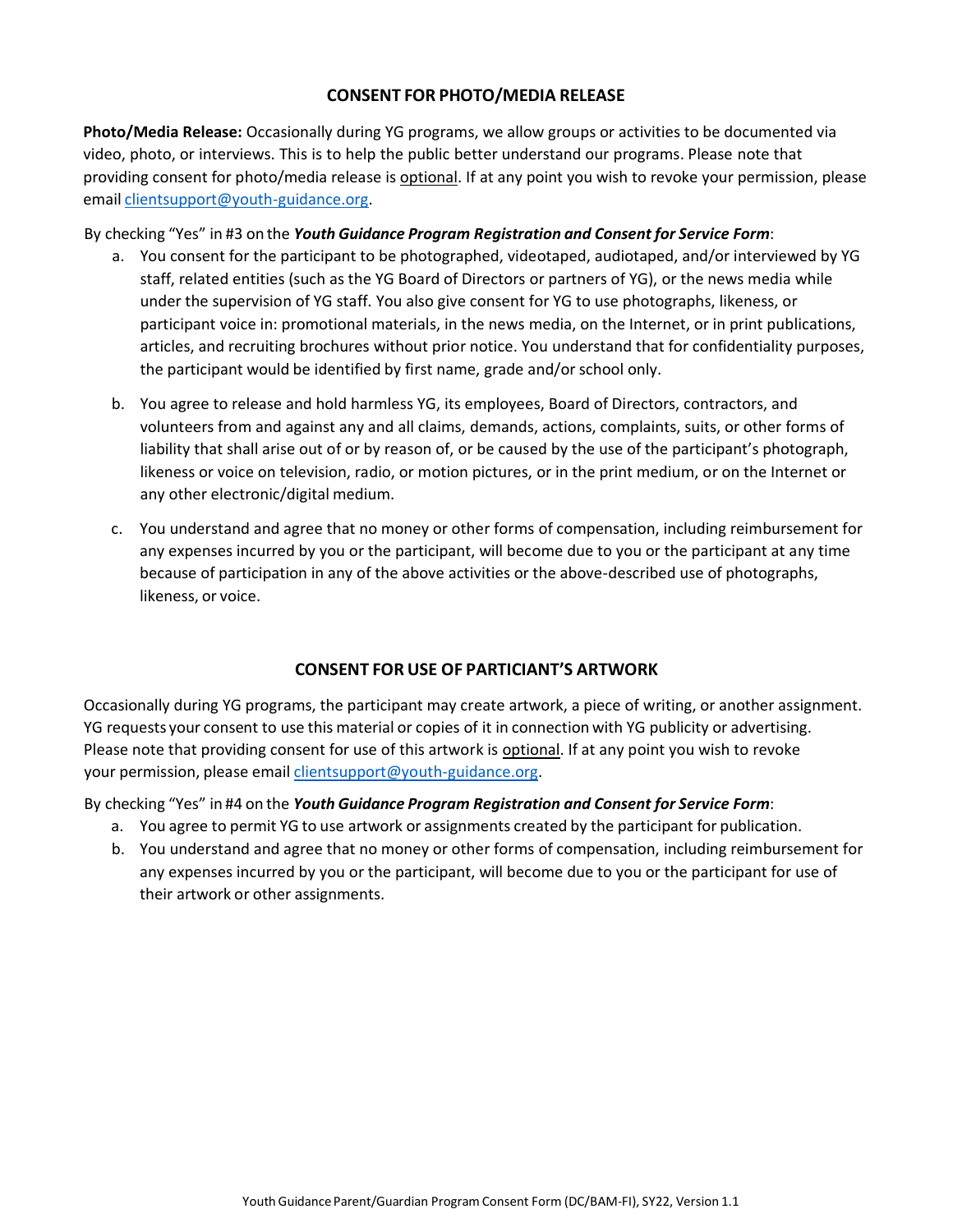

## **2021-2022 YOUTH GUIDANCE**

**PROGRAM REGISTRATION AND CONSENT FOR SERVICES FORM**

You must FULLY complete this form to register your child for Youth Guidance programs.

Please print. ALL INFORMATION WILL BE KEPT CONFIDENTIAL Return ONLY this form, and not the rest of the packet!

| Student Information                                                                                                                                       |             |                                                                                                                                                                                                          | Participant's Race (please check all that apply)                                                                                                                                                                          |                                                                                      |                                                                                               | Gender □ Female □ Male □ Nonbinary                                                                                          |
|-----------------------------------------------------------------------------------------------------------------------------------------------------------|-------------|----------------------------------------------------------------------------------------------------------------------------------------------------------------------------------------------------------|---------------------------------------------------------------------------------------------------------------------------------------------------------------------------------------------------------------------------|--------------------------------------------------------------------------------------|-----------------------------------------------------------------------------------------------|-----------------------------------------------------------------------------------------------------------------------------|
|                                                                                                                                                           |             |                                                                                                                                                                                                          | $\Box$ Asian                                                                                                                                                                                                              | $\Box$ Native American                                                               |                                                                                               |                                                                                                                             |
|                                                                                                                                                           |             |                                                                                                                                                                                                          | $\Box$ Black/African American $\Box$ Multi-racial                                                                                                                                                                         |                                                                                      |                                                                                               |                                                                                                                             |
|                                                                                                                                                           |             |                                                                                                                                                                                                          |                                                                                                                                                                                                                           | $\Box$ Latino(a)/Hispanic $\Box$ Native Hawaiian/Pacific Islander                    |                                                                                               | Receive Free/Reduced Price Lunch?                                                                                           |
|                                                                                                                                                           |             |                                                                                                                                                                                                          | $\Box$ White                                                                                                                                                                                                              |                                                                                      |                                                                                               | $\Box$ Yes $\Box$ No $\Box$ N/A                                                                                             |
|                                                                                                                                                           |             |                                                                                                                                                                                                          |                                                                                                                                                                                                                           | $\Box$ Cape Verdean $\Box$ Prefer not to answer.                                     |                                                                                               |                                                                                                                             |
|                                                                                                                                                           |             |                                                                                                                                                                                                          |                                                                                                                                                                                                                           |                                                                                      |                                                                                               |                                                                                                                             |
|                                                                                                                                                           | Guardian    |                                                                                                                                                                                                          |                                                                                                                                                                                                                           |                                                                                      |                                                                                               |                                                                                                                             |
| Parent/                                                                                                                                                   |             |                                                                                                                                                                                                          |                                                                                                                                                                                                                           |                                                                                      |                                                                                               |                                                                                                                             |
|                                                                                                                                                           |             |                                                                                                                                                                                                          |                                                                                                                                                                                                                           |                                                                                      |                                                                                               |                                                                                                                             |
|                                                                                                                                                           |             |                                                                                                                                                                                                          | Is participant in foster care? $\Box$ No $\Box$ Yes                                                                                                                                                                       |                                                                                      |                                                                                               |                                                                                                                             |
|                                                                                                                                                           |             | Please indicate which program you wish to enroll in: <b>QBAM-FI</b>                                                                                                                                      |                                                                                                                                                                                                                           |                                                                                      | <b>Please Select Your School District Below:</b><br>□District of Columbia Public Schools (DC) |                                                                                                                             |
|                                                                                                                                                           |             | If you know the YG Staff member's full name for your program, enter it<br>here:<br><u> 1990 - Johann John Stone, markin film yn y system yn y system yn y system yn y system yn y system yn y system</u> |                                                                                                                                                                                                                           |                                                                                      |                                                                                               |                                                                                                                             |
| Enrollment<br>Program                                                                                                                                     |             |                                                                                                                                                                                                          |                                                                                                                                                                                                                           | If you know the YG Staff member's email enter it here:                               |                                                                                               |                                                                                                                             |
|                                                                                                                                                           |             |                                                                                                                                                                                                          |                                                                                                                                                                                                                           |                                                                                      |                                                                                               | To ensure participants are safe during programming, we need to know of any medical conditions or allergies                  |
|                                                                                                                                                           |             |                                                                                                                                                                                                          |                                                                                                                                                                                                                           |                                                                                      |                                                                                               |                                                                                                                             |
|                                                                                                                                                           |             |                                                                                                                                                                                                          | Is your child taking any medications? $\square$ No $\square$ Yes $\rightarrow$ Type:                                                                                                                                      |                                                                                      |                                                                                               |                                                                                                                             |
| Wellness<br><b>Health &amp;</b><br>*Students who require personal aids during school are required to have an aid (provided by the parent) during program. |             |                                                                                                                                                                                                          |                                                                                                                                                                                                                           |                                                                                      |                                                                                               |                                                                                                                             |
|                                                                                                                                                           |             |                                                                                                                                                                                                          |                                                                                                                                                                                                                           |                                                                                      |                                                                                               | **It is the parent/guardian's responsibility to provide information on any relevant medical condition if accommodations are |
|                                                                                                                                                           |             |                                                                                                                                                                                                          | needed.                                                                                                                                                                                                                   |                                                                                      |                                                                                               |                                                                                                                             |
|                                                                                                                                                           |             |                                                                                                                                                                                                          |                                                                                                                                                                                                                           |                                                                                      |                                                                                               |                                                                                                                             |
|                                                                                                                                                           | $(\lambda)$ | $\circledR$                                                                                                                                                                                              |                                                                                                                                                                                                                           | PARENT/GUARDIAN CONSENT FOR PROGRAM PARTICIPATION                                    |                                                                                               |                                                                                                                             |
| 1                                                                                                                                                         |             |                                                                                                                                                                                                          | I consent to allow my child to participate in Youth Guidance Programs. By checking "YES" here and signing this                                                                                                            |                                                                                      |                                                                                               |                                                                                                                             |
|                                                                                                                                                           |             |                                                                                                                                                                                                          | document, I am acknowledging that I have read the Program Registration and Information Packet, and that I<br>understand and agree to Youth Guidance's policies and practices about how Youth Guidance collects, uses, and |                                                                                      |                                                                                               |                                                                                                                             |
|                                                                                                                                                           |             |                                                                                                                                                                                                          |                                                                                                                                                                                                                           | shares personal information about participants.                                      |                                                                                               |                                                                                                                             |
|                                                                                                                                                           |             |                                                                                                                                                                                                          |                                                                                                                                                                                                                           |                                                                                      |                                                                                               |                                                                                                                             |
|                                                                                                                                                           |             |                                                                                                                                                                                                          |                                                                                                                                                                                                                           |                                                                                      |                                                                                               | <b>CONSENT FOR HOLISTIC STUDENT ASSESSMENT I give permission for my child to complete PEAR's Holistic</b>                   |
|                                                                                                                                                           | $(\lambda)$ | $(\mathsf{N})$                                                                                                                                                                                           |                                                                                                                                                                                                                           |                                                                                      |                                                                                               | Student Assessment (HSA). By checking "YES" here and signing this document, I am acknowledging that I                       |
| 2                                                                                                                                                         |             |                                                                                                                                                                                                          |                                                                                                                                                                                                                           |                                                                                      |                                                                                               | understand and agree to Youth Guidance staff administering the HSA and using its results as part of the                     |
|                                                                                                                                                           |             |                                                                                                                                                                                                          | BAMprogram in support of my child's social-emotional development. I understand that results of my child's                                                                                                                 |                                                                                      |                                                                                               |                                                                                                                             |
|                                                                                                                                                           |             |                                                                                                                                                                                                          |                                                                                                                                                                                                                           |                                                                                      |                                                                                               | assessment will remain confidential in accordance with Youth Guidance's data practices. I understand that                   |
|                                                                                                                                                           |             |                                                                                                                                                                                                          |                                                                                                                                                                                                                           |                                                                                      |                                                                                               | PEAR will have access to my child's assessment in order to provide this information back to Youth Guidance,                 |
|                                                                                                                                                           |             |                                                                                                                                                                                                          |                                                                                                                                                                                                                           | but will not use this data for any other purpose and will also keep it confidential. |                                                                                               |                                                                                                                             |
|                                                                                                                                                           |             |                                                                                                                                                                                                          |                                                                                                                                                                                                                           |                                                                                      |                                                                                               |                                                                                                                             |